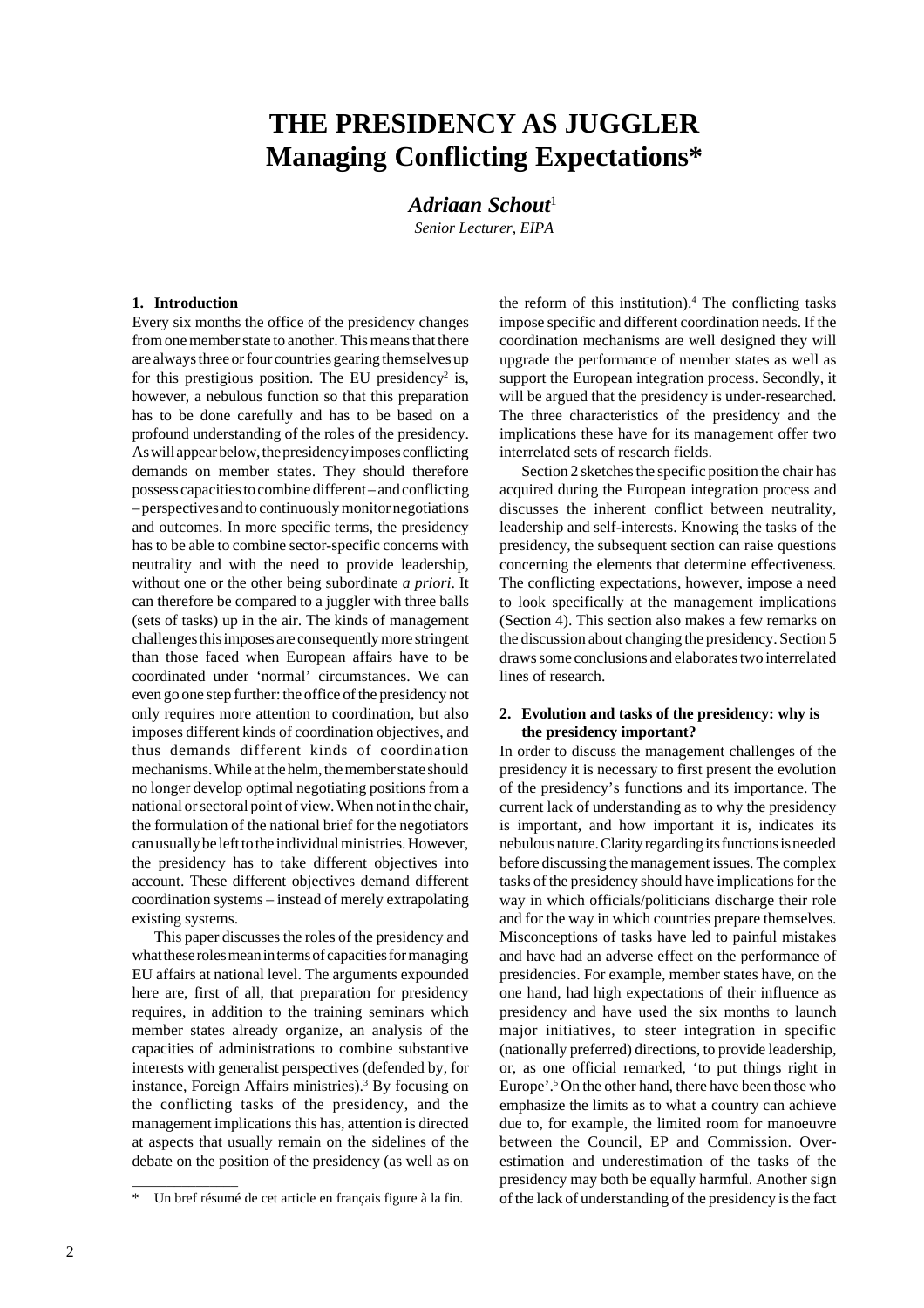that even a British quality newspaper noted that Blair now presides over the 20 Commissioners, and presented presidency events as 'European Commission events'.6

Before dealing with the organizational implications of the presidency, it is therefore useful to start with a discussion of its roles and tasks.

# *a. Evolution of the presidency*

The functions of the presidency can only be understood in a historical context. Unlike the Commission or the European Parliament, the position of the presidency has not been designed. Instead, its position has developed in response to new developments in the integration process and to changes in inter-institutional relations. The momentous increase in importance becomes clear when one compares the tasks involved in the description of the position of the presidency in the Treaties. The founding treaties, originating from the early 1950s, only remark that the office of the presidency shall be held in turn by member states (Article 146) and that it shall convene meetings (Article 147).

The limited space devoted to the presidency signifies the federal origin of the European Union. The initial design of the EU's forerunner – the ECSC –had not even foreseen a Council, and consequently no presidency. The ECSC consisted of a High Authority which could take decisions (now called the Commission), and which was controlled by an *Assemblée* (the EP). A Council was added at the insistence of, paradoxically, especially the Netherlands. In the original design the role of the Council was limited to that of a kind of Upper Chamber.

The role of the Council, and therefore that of the presidency, has gradually increased. Trends and events which have contributed to this development include: the sharpening differences between the member states on the relation between intergovernmentalism and supranationalism, a need to search for new targets in the integration process after the successes of the early 1960s, the weakening of the Commission, the increased workload, the successive enlargements, the reliance on summits for coordination of policies and for political initiatives, and the increased role of the EP.7

The main implications of this have been that the burden on the presidency has grown in terms of organizational workload and of chairing meetings. Not only are more meetings organized now than in the 1960s, the diversity between member states has also become more pronounced.<sup>8</sup> Hence, the role of honest broker – within the Council as well as between Council, Commission and EP – has become more important compared with the initial situation, which was characterized by relatively clear objectives. In addition, especially due to the weakening of the Commission, a leadership gap has been created in the integration process. Debates on (limiting) the role of the Commission and the reinforcement of intergovernmentalism gradually eroded its position.<sup>9</sup> Summits and the increased reliance on presidency compromises are just a few signs of the increased political function of the presidency. The

meetings of Heads of State and Governments were organized to take political initiatives, to support decisionmaking in the technical Councils and to coordinate overlap between the various compositions of the meetings of Ministers. These summits are quite labourintensive for the host.

As a result of these developments, there is a heavier burden on the shoulders of the presidency. It is therefore possible to conclude that this function has grown by default rather than by design.<sup>10</sup>

This brief review of the evolution shows the conflicting demands imposed on member states holding the presidency. On the one hand, these trends have limited the influence of the presidency. Sensitive relations between member states, combined with the (even unwritten) rule of consensus, have demanded an honest broker role from the chair. Moreover, the interinstitutional interdependence demands that the presidency carefully handles the relations between the Council, Commission and EP. On the other hand, also the political role has become more important due to, among other things, the leadership gap created by the weakening of the Commission.<sup>11</sup> It is therefore possible to argue that the presidency's role is very restricted and that it has important steering and guiding functions. So, the confusion seems complete, $12$  and, as a result, it is always easy to criticize the presidency for being too active or too passive (i.e. for emphasizing the leadership or the broker role).

# *b. Tasks*

The difficulty in determining whether the presidency is a political function or whether it should be neutral is also apparent in the list of its tasks. The following functions are generally mentioned: management and administration of Council business, agenda-setting, mediation, initiation, representation, and organization of summits.13 These functions point to both the neutral administrative and mediation tasks as well as to the political agenda-setting and initiation functions.

In addition to these 'neutrality' and 'leadership'14 tasks, the presidency has one additional role and that is the responsibility to defend national interests. This task has hardly received any attention, but is nevertheless omnipresent and can at times make the work of the chair very complicated. The fact that a member state at the helm also has national interests and that these affect its agenda and behaviour is often pushed aside. The argument for this being that the chair has to be neutral and that the expression of national objectives reduces its credibility as honest broker. Ludlow (1995, p.38) therefore emphasizes that the presidency is, first and foremost, an office of the Union and not an instrument to pursue national interests. The country in office should find the solution instead of being part of the problem. As a consequence, member states have made major sacrifices while occupying in the chair and have had to abandon national priorities.15

However, national interests cannot always be brushed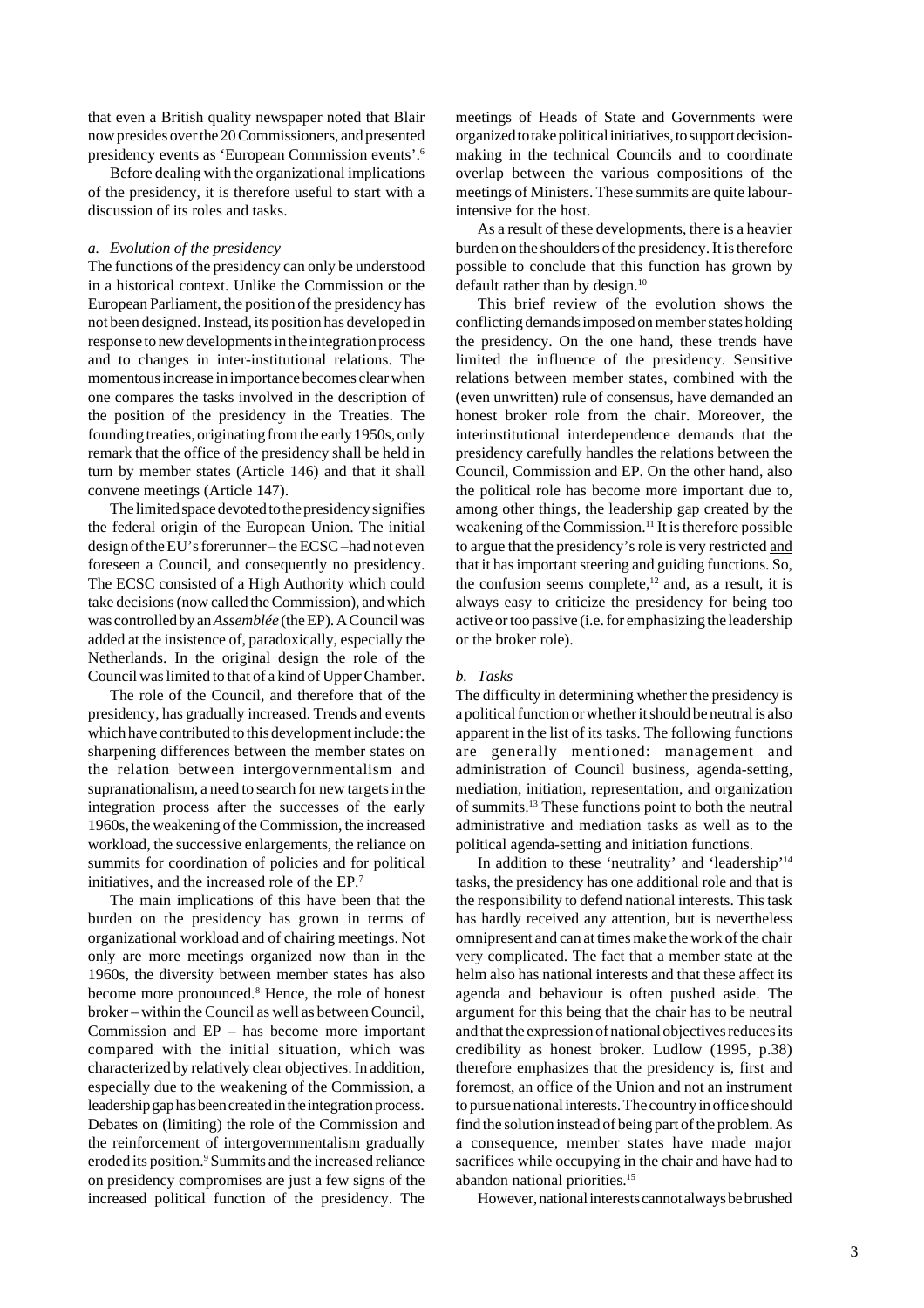aside. It may even be dangerous with a view to national legitimacy of EU policies and national acceptance of the presidency role. Moreover, letting presidency concerns predominate *a priori* may lead to implementation problems later.16 Furthermore, national interests can find a legitimate and acceptable position on the presidency agenda and may lead to new initiatives or debates within the EU. Examples of this include the attention devoted to the Mediterranean and Northern dimensions of the EU by Spain and Finland, and the functioning of the internal market by the UK.17

The tasks and the pulls exerted on the presidency are summarized in Figure 1. The member state at the helm somehow has to combine three types of tasks and expectations: being the neutral broker (i.e. mediation and representation tasks), providing leadership (e.g. agenda-setting, developing strategic perspectives), and representing national interests (given the fact that the presidency is a political function).

### *Figure 1: Task environment of the presidency*



The three sets of expectations are of course conflicting. The following questions therefore have to be raised. Where should a member state position itself within this triangle? Should it opt for one set of tasks or the other, or should it find a place somewhere in the middle?

An informed guess would be that most attention has been given to the administrative tasks – at least in the presidency literature and in official statements by member states.18 The position of the Council Secretariat is also clear in this respect. According to the Presidency Handbook: 'The presidency must, by definition, be **neutral and impartial**'.19 Of course chairing meetings and finding solutions among 15 member states, the Commission and EP demands an honest broker role.<sup>20</sup> Partiality destroys the credibility required for the mediation role, and a long and controversial national agenda will make constructive cooperation from the other member states less likely. Hence, the emphasis of Foreign Affairs ministries on neutrality.

However, neutrality may be rather impractical given that the presidency is a political function. The EU is not chaired, as NATO is, by a Secretary-General. This rotating political function provides member states with the chance to influence the European agenda and to take the initiatives they deem opportune. This is one way of strengthening the legitimacy of the European integration process. Every member state has seized this opportunity.

Moreover, neutrality may lead to an uninteresting presidency and look bureaucratic to the public. It may also be unpopular with the press – which may want to see an attractive agenda and needs to have something to write about.<sup>21</sup> Neutrality is therefore perhaps not only a myth, but also undesirable.

The belief in neutrality also leads to the paradox that ambitious ministries can sometimes be very successful in achieving results and in maintaining good cooperation between the member states around the table.<sup>22</sup> It is therefore questionable whether high ambitions necessarily have a negative impact on outcome.

The political leadership role of the presidency has received considerably less attention. Nevertheless, it is possible to argue in favour of reinforcing the political tasks.23 Albeit not in the context of a discussion on the presidency De Schoutheete, the former Belgian Permanent Representative, argues for more vision and political leadership in the European integration process. His argument is that there is a tendency to focus on problems and issues in a fragmented way, and that the problems are mainly tackled from a national perspective. However, the major current issues for which solutions have to be found demand longer-term strategic thinking from a European perspective (e.g. EMU, enlargement, connection between the internal market and social policy, security policy).<sup>24</sup> It is easy to argue in this light that, due to the relatively downbeat role of the Commission, a strong political leadership role within the Council is needed to unblock decisions and to provide the required vision.25

Even less attention has been given to the extent to which national interests are allowed to interfere. Looking at the emphasis some Foreign Affairs ministries and the Council Secretariat have placed on neutrality, it even seems that this subject has become taboo.

The traditional emphasis on the administrative tasks indicates the choice of one of the aspects of the presidency (i.e. 'taking care of business'). As a corollary, one can argue that the European integration process has developed a leadership gap: the Commission is no longer the powerful motor behind the integration process and differences between member states have increased due to the growing heterogeneity within the Council. Nevertheless, member states have used the presidency to provide leadership and used the period at the helm to lobby for national interests, although this fact is not stressed in official statements. This has often been done in imprudent and provocative ways. The need to combine neutrality with working towards the development of longer-term visions on European integration has not always been sufficiently acknowledged. Political leadership and the defence of national interests have therefore resulted in negative experiences and are now regarded with suspicion. However, the fact that mistakes have been made may not lead to the conclusion that presidencies should only be neutral. Better understanding of the position of the presidency, and of the challenges of managing conflicting expectations, may prevent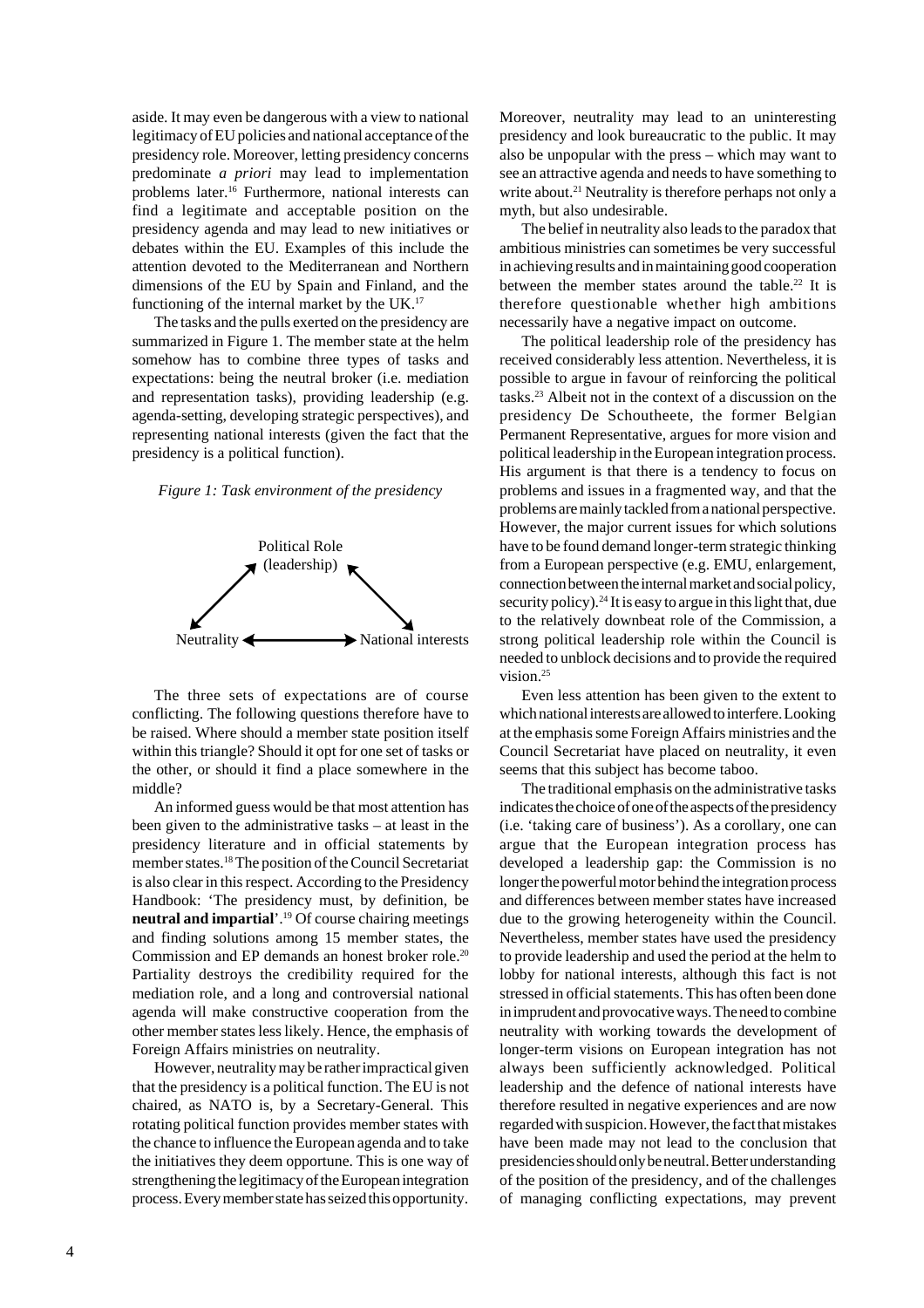member states from resorting to the easy way out (i.e. the neutral presidency).

The emphasis on neutrality has reinforced low-key presidencies. Nevertheless, it can be argued that given the current topics on the agenda (such as enlargement, budget negotiations, 'Amsterdam II', and ensuring a stable Euro) and the lack of political leadership, the European integration process demands a reinforcement of the presidency.

# **3. Elements of success**

The question concerning the tasks leads to the question of what kinds of capacities are needed to ensure successful presidencies. To find an answer it is necessary to first look at what determines success. This seems to be a simple and straightforward issue. Frequent references can be found to such elements as mediation skills, technical expertise, networks, luck, careful preparation, good people, and neutrality. It is surprising that little in-depth attention has been devoted in the literature, or in the world of practitioners, to the management of the presidency. Despite the ease with which elements of success are presented, a number of questions remain open as to whether these characteristics ensure an effective presidency.

First of all, there is the question of whether neutrality should be such an overriding priority – as already discussed above. Secondly, the question has to be addressed: what makes a successful presidency? Despite the fact that after each presidency evaluations appear in the literature and in national parliaments, a satisfactory answer has not yet been given.26 One of the reasons put forward as to why it is so hard to evaluate presidencies is the fact that the outcome depends on 19 Councils and one or two summits. It is therefore argued that it is hard to make general statements regarding success or failure. It also makes a difference who is doing the evaluation (e.g. MEPs or interest groups with conflicting demands). Furthermore, evaluations are complicated by the fact that presidencies depend on rolling agendas and only have six months at their disposal and a range of different tasks to perform. Given these difficulties in defining and measuring success, it is not surprising to find that various ministries during the Dutch presidency used different definitions of success, ranging from low-key objectives of 'continuity' and 'neutrality' to the more ambitious 'output based on results' while others might want to judge the outcome against the impetus that has been given to the integration process (i.e. the leadership role discussed above).

As was the case in the discussion on the tasks of the presidency, there is no single or simple definition of success either. Presidencies are judged on a number of criteria such as impartiality, efficient handling of meetings, professional chairmanship, provision of an attractive agenda, effective – but not irritating – way of defending national interests, crisis management, and making a valuable contribution to the European integration process. Obviously, the emphasis on these

criteria will be contingent upon the specific issues with which the presidency is confronted.

Given the various ways of evaluating the presidency, the conclusion is therefore that such assessments should be based on each of the elements of success. One way to do this is to assess individual policy areas and characterize the behaviour of the chair according to the three dimensions presented in Figure 1.27

Hence, conflicting expectations also emerge in the discussion on what makes a successful presidency. The conflicting tasks lead to conflicting criteria by which a member state will be evaluated. Avoiding the difficulties and opting for a purely neutral presidency (and evaluating it accordingly) may not be the best alternative.

# **4. Managing the presidency**

The tensions presented in Figure 1 make it especially important to look at the organizational capacities of member states to coordinate conflicting expectations. The presidency is to a large extent an organizational function within the EU. The smooth handling of the agenda requires an efficient and effective way of preparing topics, coordinating the national position and ensuring coherence and persistence. Moreover, any weaknesses in the management of EU affairs within the member state in office will be visible on a European – if not global – level. If the management challenges are not adequately dealt with at national level this may cause embarrassing situations and mistakes and may lead to a sub-optimal output.

A thorough examination of the interministerial policy coordination system as part of the preparation process would therefore seem to be required.<sup>28</sup> However, coordination in the context of the presidency is not an undisputed area. In discussions with national officials and with officials from the Council Secretariat it appeared that not everyone is convinced that coordination is an important topic. Instead, some have argued that the task of a chairman is to ensure progress within the group. The chair can, according to this view, progress quite independently.

Nevertheless, it is also possible to argue that coordination of European affairs in the context of the presidency is important and that it is much harder than under normal circumstances. Coordination is never easy due to, among other things, differences between ministries with substantive interests and general ministries and due to sensitivities involved in sharing responsibilities. It will be even more difficult during the presidency because of the additional workload and the different perspectives from which coordination has to take place.

Coordination during the presidency is not just more difficult. It is also different. Hence member states require not just more, but different coordination capacities. First of all, coordination is different due to the fact that the presidency has to live up to the three conflicting expectations. In this respect, the country in office can be seen as a juggler who has to keep three balls up in the air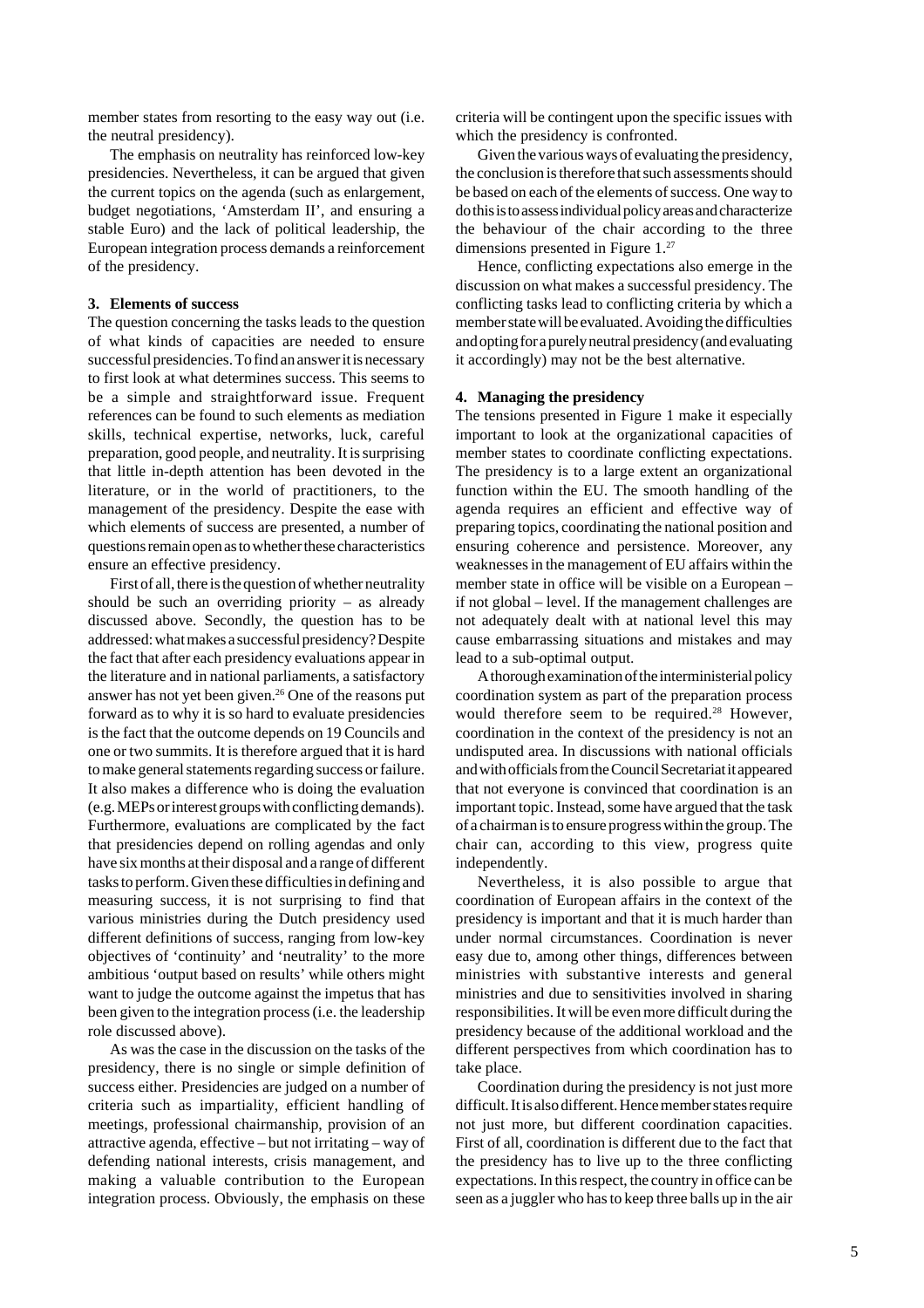on a windy market square. During the presidency it is not so much a question of formulating national negotiating positions; the country at the helm also has to ensure a neutral chair and be able to provide leadership. Having argued that national interests cannot be ignored, it is of course necessary to re-emphasize that these interests must not stand in the way of achieving outcomes.29 National and sectoral interests therefore have to be suppressed when necessary. Under normal circumstances it is an accepted part of the game that delegations defend national interests. During the presidency, chairmen, in the end, may have to be neutral and national delegates should be careful not to create unnecessary waves during meetings. This does not mean that presidencies should always be neutral. In some cases, member states are expected to be ambitious. In other cases it will be possible to combine the chairmanship role with defending national positions (e.g. through good cooperation between chairman and delegate). However, what is required is a continuous checking and weighing of national and 'presidency' interests, and an ability to make adjustments to its role when necessary (similar to the juggler who has to constantly monitor his movements to keep the three balls in the air).

Secondly, coherence between Councils may have to be ensured. One topic, for example the preparations for the UN climate conferences, may affect other Councils (e.g. environment, agriculture, transport, energy and finance). A member state should then be careful not to present different positions in different fora, and should see to it that outcomes of the Councils are compatible. Coordination between Councils has always been problematic<sup>30</sup>, because, among other reasons, the Commission is more oriented towards progress in individual areas. Coherence, where necessary, is therefore the responsibility of the presidency. This demands overview and an ability to link Councils, as well as mechanisms to solve problems quickly in order to prevent national differences from hindering progress in the various Councils.

Finally, the leadership (or visionary) requirement may demand capacities from the chair to develop longerterm strategic views on the integration process. As remarked above, member states have invested little in these strategic capacities.

As a result of these differences imposed by the office of the presidency and the different perspectives from which coordination has to take place, a member state needs to have different coordination systems (compared with the 'normal' situation). In order to keep the three balls up in the air, it has to continuously monitor progress within the working parties and Councils in order to ensure an appropriate balance between national interests, leadership and neutrality. This requires efficient exchange of information and an ability to solve problems quickly. Moreover, it means that it has to be possible to take decisions on which position to adopt, on dropping national interests and on resuming the role of honest broker.

The tendency of experts in substantive ministries to let national interests dominate demands a different balance between the substantive and general ministries. Obviously, the technical ministries, and especially the EU coordinators within them, are aware of the different roles that are expected of them during the presidency. Nevertheless, experience shows that experts may often still find it difficult to let go of national interests when this is required. A stronger position from the general ministries – arguably from the Ministry of Foreign Affairs – is therefore needed in order to exchange information, to monitor and control developments within the Council and to take decisions. It may also be desirable that Foreign Affairs keeps an eye on the progress within the Council in order to detect mistakes or aberrations from generally agreed principles (e.g. from the neutrality principle, from agreements to avoid increases in the EU budget, or from a decision to avoid negative environmental implications).

Clearly, this will demand a different coordination system in most member states because, generally, ministries do not like to be controlled – especially not by diplomats from Foreign Affairs who often do not hold the strongest positions in interministerial decisionmaking and who are not always admired for their expertise. Moreover, during the presidency, a government has to be able to take decisions quickly whereas, under normal circumstances, decisions may arise out of time-consuming efforts to find consensus among ministries. Open conflicts may be irritating when not in the chair, but should especially be avoided during the presidency (to remain credible as chairman and to prevent conflicts between Councils).<sup>31</sup> Furthermore, Foreign Affairs ministries may have to encourage sectoral ministries at an early stage to take preparations seriously and to contact the Commission and member states in order to ensure that documents will be available on time and that output can be achieved within the limited period in office. This means that ministries, due to a natural inclination to give priority to national issues, may have to be persuaded to spend more time on European policies in the one or two years before the presidency.

Such considerations impose a need to examine the organizational strength of the EU affairs coordinators of the Foreign Affairs ministries and of the Prime Minister's Office.

The coordination requirements specified here run counter to the trend in member states to decentralize responsibilities for European policies to the level of individual ministries, and the weakening of the position of Foreign Affairs ministries.<sup>32</sup> It is quite understandable, therefore, that questioning the appropriateness of interministerial coordination structures during the preparation for the presidency is a sensitive issue and that it may be perceived by the sectoral ministries as a threat to their autonomy. For that reason, Foreign Affairs ministries will also be reluctant to initiate the discussion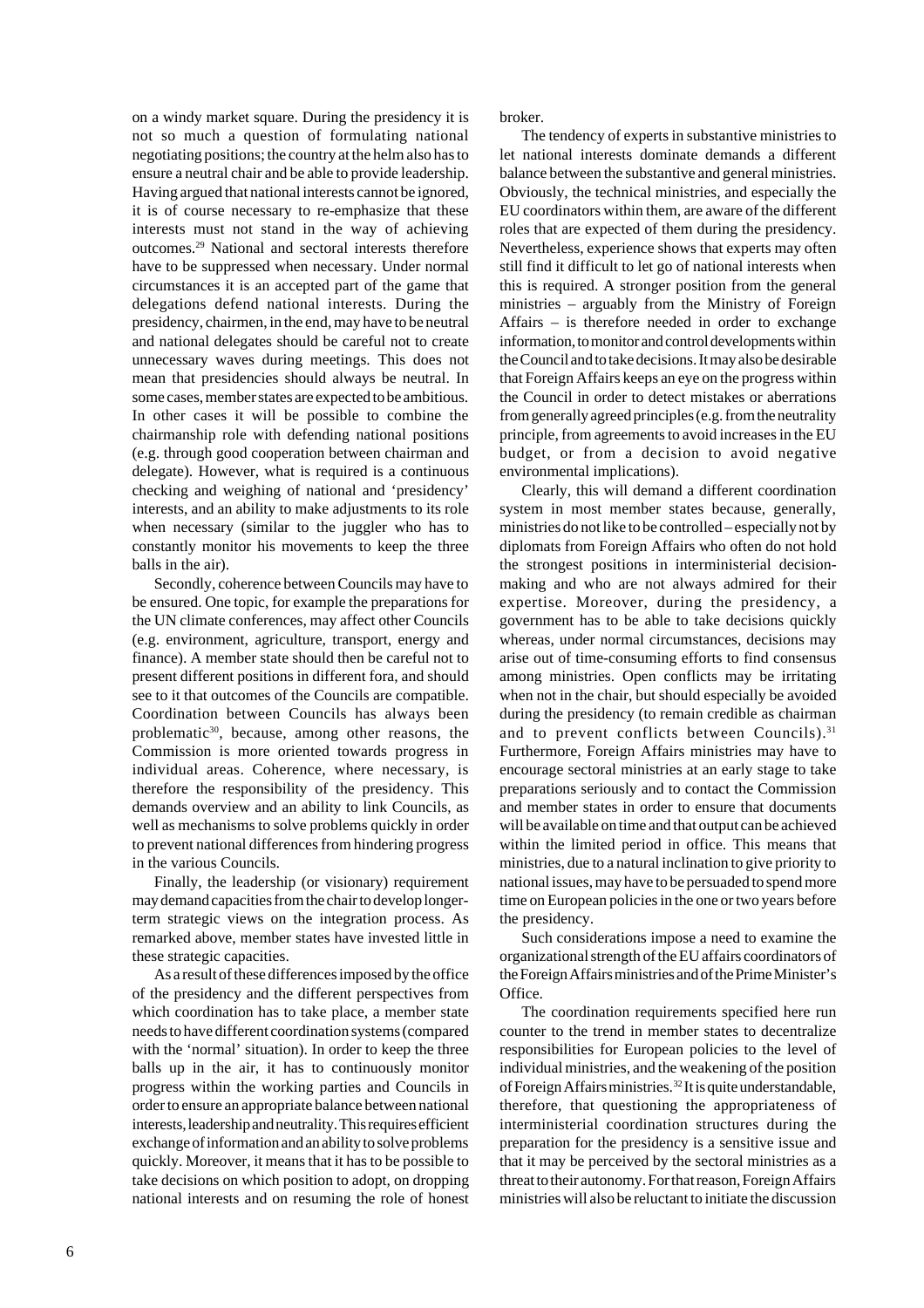on their own position. Nevertheless, if this issue is not adequately addressed, the danger looms large that the existing system will be used without acknowledging the differences between EU policy coordination under normal circumstances and during the presidency.

This is not to say that member states do not set up new structures specifically for the presidency. Often specific task forces and teams are created around the Prime Minister, President or the Minister of Foreign Affairs.33 However, the point is that even these structures are usually merely extrapolations of existing power structures. The existing power relations remain unaffected. For example, Foreign Affairs ministries generally assume their traditional coordinating role with a view to managing the presidency. Usually, the EU affairs coordinators do not acquire more decisionmaking powers or more room to monitor and control the behaviour of experts from substantive ministries.

Extrapolating policy coordination capacities signifies an underestimation of the specific presidency requirements. The effects can be recognized in most presidencies. Based on interviews with practitioners and EU officials as well as on academic literature, some examples<sup>34</sup> of this can be given. The Dutch presidency in 1991 proposed a highly federal-oriented draft for the Treaty revision and thus extrapolated its traditional views on European integration. Warnings from the EU affairs coordinators and the Permanent Representation had been taken too light-heartedly. The British government in 1992 was criticized for applying its pragmatic coordination system to the running of the presidency so that it continued to defend its own interests. The reputation of the Italian, German and Greek presidencies underlines the standard critique of fragmented national coordination systems.35 Finally, the Irish were praised for their informal running of meetings, but were rebuked for lacking the vision and capacity to raise IGC discussions to a higher level.

This is not to say that good presidencies are rare.<sup>36</sup> However, it seems desirable, both with a view to managing the European integration process and for the prestige of member states, to pay more attention to the capacities for managing the presidency.

### *Managing or changing the presidency?*

There is a long-standing debate about the position of the presidency and many proposals for reform have been put forward. The background to this debate is that the presidency overloads member states (especially small ones), that it is usually too fragmented to provide leadership or to coordinate between Councils, and that it is too costly. Various solutions for these shortcomings have been suggested, including formalizing the presidency's political leadership role and increasing the role of the Council Secretariat or the Commission. Of course not all of the frictions in the current system can be solved by upgrading the capacities within member states for handling the presidency. Nevertheless, better preparation and coordination at national level may fill

coordination and leadership gaps in decision-making within the Council and between the institutions.

# **5. Conclusions and need for further study**

This paper has developed two interrelated arguments. The first deals with the tasks of the presidency. The chair has developed into an important factor in the EU decision-making system. But its tasks have not developed in a one-dimensional direction. Instead, the country in office has to be able to work under conflicting expectations. It has to combine, when required, neutrality, political leadership and national interests. Current research has barely touched on these conflicting tasks. This may explain why accounts of the position of the presidency emphasize the honest broker role. The danger of this is that national interests become taboo and that the need to provide leadership within the integration process is underestimated. It might be more realistic to see the presidency as a juggler with three sets of tasks in his hand.

This leads to a need to examine what presidencies actually contribute in practice to the integration process and whether and why they are important. Is it indeed the case that their role is restricted, as is often stated? Or do they in fact make a vital contribution to decisionmaking? This requires more research into EU decisionmaking at micro level (at the level of individual policy issues) and into the contribution of the presidency. The three – conflicting – tasks may provide a useful tool to characterize the behaviour of the chair.

The second argument concerns the fact that managing EU affairs during the presidency is not just more difficult than under normal circumstances, but that it is different and that different management structures are therefore demanded. Detailed examination of the interministerial structures for managing EU affairs is needed to validate this point. For this purpose, a model is required which makes it possible to describe and analyze interministerial policy coordination mechanisms.37

The fact that different coordination structures may be needed also implies that preparation for presidency not only requires training officials, but also assessing the suitability of interministerial decision-making capacities.

These two arguments are interrelated. The different and conflicting tasks will require appropriate coordination mechanisms. It will therefore be interesting to see how the behaviour of the chair is related to the way in which a presidency is managed.

Such an exercise of comparing behaviour and structures will be particularly relevant if it can be related to an assessment of the success of the chair. Therefore, a third area of research should concern the assessment of the success of presidencies. This area has received remarkably little attention given the central position of the presidency in EU decision-making. One approach in this respect would be to acknowledge that presidencies have to carry out different tasks and to appraise them accordingly – rather than argue that they have conflicting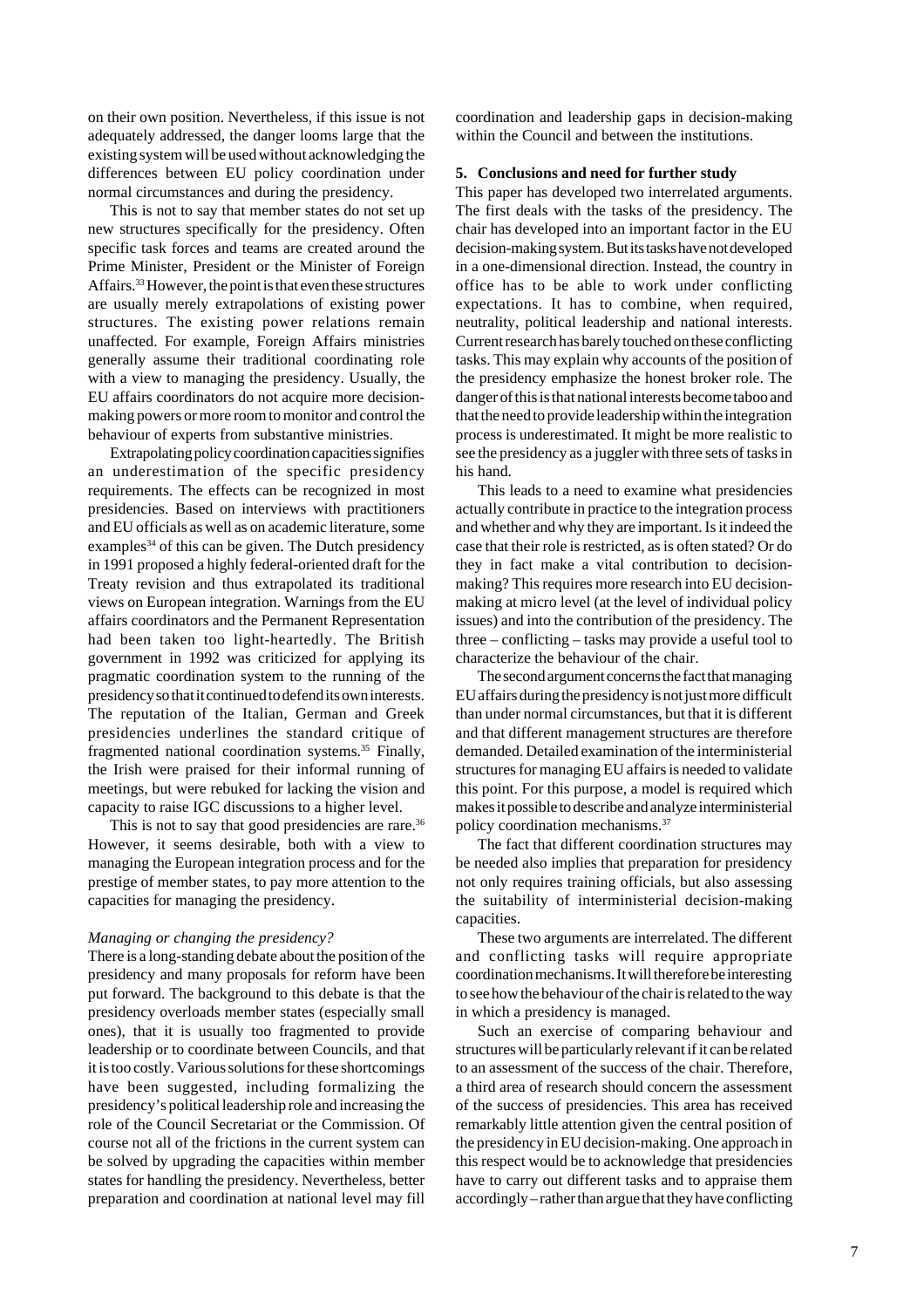tasks and that they therefore cannot be evaluated. This would imply peer group analysis. For example, colleagues from the other member states in working parties would be well placed to assess whether the chair was effective in running meetings, steering discussions in useful directions and handling national interests. Moreover, the internal agenda of the chair can be researched in order to examine what kind of balance was chosen between national interests, leadership and neutrality. The comparison with the management capacities may subsequently offer an explanation for the findings on whether the chair was effective.

These lines of research may lead to a better understanding of the tasks of the presidency, of the management challenges and of how to prepare for presidency. They may also contribute to an upgrading of the EU decision-making system. Besides, if member states are better equipped to live up to the conflicting expectations then there may be less need to change the current presidency system.

# **RÉSUMÉ**

*Cet article développe deux arguments qui sont reliés entre eux. Le premier porte sur les tâches de la présidence. La présidence s'est affirmée au cours du temps comme un facteur important dans le système décisionnel de l'Union européenne. Cependant ses tâches ne se sont pas développées dans une direction unidimensionnelle. Par ailleurs, le pays exerçant la présidence doit être capable de travailler dans le cadre d'attentes conflictuelles. Il doit combiner, lorsque la situation l'impose, neutralité, leadership politique et intérêts nationaux. La recherche en son état actuel ne s'est pratiquement pas penchée sur ces tâches conflictuelles, ce qui explique peut-être pourquoi les différentes analyses de la position de la présidence se limitent à souligner son rôle d'honnête intermédiaire. Cette situation comporte un danger: les intérêts nationaux risquent de devenir tabou et l'on risque de sous-estimer la nécessité de fournir un leadership dans le processus d'intégration. Il serait peut-être plus réaliste de considérer la présidence comme un jongleur devant jongler avec trois balles (séries de tâches). Ceci conduit à la nécessité d'examiner les contributions que les présidences apportent dans la pratique au processus d'intégration et de se demander si elles sont importantes et pour quelle raison.*

*Le deuxième argument concerne le fait que la gestion des affaires européennes pendant la présidence n'est pas simplement plus difficile que dans des circonstances normales, mais qu'elle est différente et que, pour cette raison, des structures de gestion différentes sont requises. Ce point doit être validé par un examen détaillé des structures interministérielles de gestion des affaires européennes.*

*Le fait que l'on puisse avoir besoin de structures de*

*coordination différentes implique aussi que la préparation à la présidence n'exige pas uniquement la formation des fonctionnaires mais requiert aussi une évaluation de l'adéquation des capacités décisionnelles interministérielles.*

*Ces deux arguments sont reliés entre eux; dès lors, il faudra des mécanismes de coordination appropriés pour accomplir ces tâches à la fois différentes et conflictuelles.*

### **NOTES**

**\_\_\_\_\_\_\_\_\_\_\_\_\_\_**

- 1. This article relates to two EIPA programmes, i.e. the training and development programmes aimed at supporting member states in their preparations for presidency, and the comparative organizational study of interministerial decision-making capacities (Schout, 1998b).
- 2. 'EU presidency' has become an accepted term, even though it is not strictly accurate. The presidency does not involve chairing EP or Commission meetings. It would therefore be better, though more laborious, to refer to the full title 'presidency of the Council of the European Union'.
- 3. In some countries, notably the UK, Finland and France, the generalist departments also include the Prime Minister's office (see O'Nuallain, 1985). Ministries of Finance also assume generalist perspectives in EU policy coordination; given the limited space available, however, we will not deal with them here specifically.
- 4. Generally, the presidency is not seen as a European institution but as a function within the Council. Given its importance in intergovernmental and interinstitutional decision-making, it might, however, be regarded as a separate institution next to Council, Commission and EP, among others.
- 5. See also, for example, Blair's statements at the start of the British presidency that the UK would now provide leadership in Europe. This resulted in critique from other member states about the 'arrogant' British posture (see the Financial Times, 5 January 1998). Another possible example of overplaying the hand of the presidency is the Dutch presidency in 1991 (for an account of the events and the reactions from other countries, see Laursen and Vanhoonacker, 1992 and 1994). Moreover, national and European Parliamentarians have, in the past, shown a great desire for active presidencies. They criticized, for example, the recent Dutch and British presidencies on the grounds of lack of ambition and neglect of national interests.
- 6. The Guardian, 9 January 1998.
- 7. See Bulmer and Wessels (1978), Dinan (1994), Westlake (1995), Hayes-Renshaw (1997).
- 8. For example, divisions such as North-South, net benefiterpayer, and European-transatlantic orientation.
- 9. Some strong Commissions are the proverbial exceptions, e.g. the first Delors Commission.
- 10. Kirchner (1992).
- 11. This gap has been filled to some extent by the French-German axis. However, this has not resulted in a consistent leadership function (cf. external relations of the EU), and it has not always been in the interest of all 15 member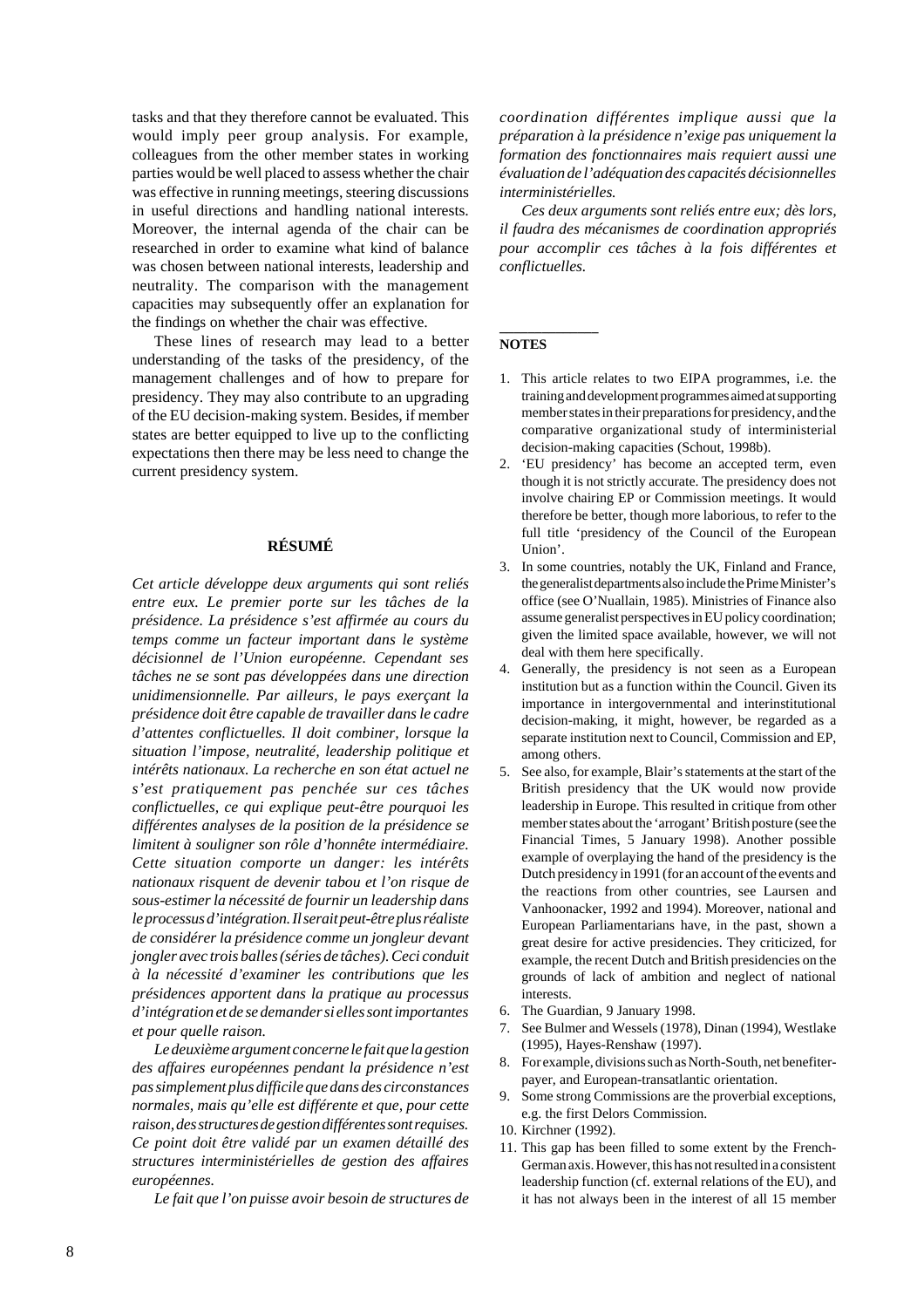states (especially the smaller ones). Moreover, this close alliance has been based on close personal relations.

- 12. Probably the most telling expression of the confusion is the title of 'presidency of the European Union', which indicates an intergovernmental function within a federal context. In the original concept of the Union the Commission would assume political and mediating functions.
- 13. These can be found, for example, in the Rules of Procedures from the Council Secretariat (1979) and Wallace (1985). Some observers have argued that the tasks should be formalized in the Treaty (Committee of Three, 1979; Ludlow, 1995). However, the flexibility of the current situation allows a presidency to adapt its style to the difficulties of specific phases in the integration process.
- 14. The limited space available prevents a discussion on what the leadership role of the presidency involves. Relevant leadership models can be found in, for example, Pfeffer (1981, 1994) and Majone (1989, Chapter 4 'The uses of constraints').
- 15. See, for example, Dinan (1994) who indicates that the major sacrifices made by the German government during the budget negotiations in 1988 were instigated by the fact that Germany held the presidency during the finalization of the financial framework. See also Wurzel (1996), who compares the environmental agendas of the British and German presidencies and finds they are quite similar despite the traditional differences between these countries in this area.
- 16. See the example of the preparation of the climate conference (in Kyoto) under the Dutch presidency. During its period in office, the Netherlands stressed the importance of high levels of protection within the EU in order to put pressure on the other UN partners (mainly the USA and Japan). However, after the presidency the Minister for the Environment had to ask for lower standards because the outcome achieved in the Environment Council was too expensive for the Netherlands (NRC, 5 May 1998). Similar examples can be found for other member states.
- 17. See, for example, Hine (1995), George and Sowemimo (1998).
- 18. See, for example, Dankert (1992), or the presentations of the presidency programmes by Foreign Affairs Ministers to the EP. See also Rood (1997) on the preparations for the Dutch presidency in 1997.
- 19. Council Guide, Vol. 1, *Presidency Handbook* (1996, p. 5, emphasis in the original). This handbook also refers to the political dimension, but limits it to establishing the order of priority on the agenda.
- 20. One argument frequently used to argue in favour of neutrality is the idea that neutrality will create goodwill. This goodwill will serve the member states in the years after the presidency. However, one can of course wonder whether goodwill really pays off. Officials leave after a few years and, in the fight for influence, goodwill may not be a hard currency (see Rozemond, 1998).
- 21. Palmer (1996).
- 22. One example in this respect is the Dutch ministry responsible for the environment.
- 23. Committee of Three (1979).
- 24. De Schoutheete (1997).
- 25. In a similar vein, Wallace (1985, p. 272) remarks that member states emphasize current business and that little attention is being paid to a 'think-tank' approach or to

longer-term planning. Her explanations for this lack of strategic thinking include: 1) the substantive interests of member states may stand in the way, 2) the volume of work uses up the available energy, and 3) the 6-month time-frame prevents the development of collective interests.

- 26. See, for example, the diametrically opposed assessments of the British presidency in 1992 by Ludlow (1993) and Garel-Jones (1993).
- 27. General statements on the presidency will hardly be possible. One could argue that 'the presidency' does not exist but that each of the (approximately 150) working parties, and each of the other fora in which the 15 member states meet during a presidency, has its own style.
- 28. For the sake of argument, this discussion will not explore intraministerial capacities. For details of the link between the intra- and interministerial management of EU affairs, see Schout (1998a).
- 29. As has been the case, for example, with the previous British presidency in 1992 (see Ludlow, 1993). Council Secretariat officials are in a good position to give examples of chairmen from other member states who have made similar mistakes of confusing the presidency role with the standard role of defending national interests.
- 30. Bulmer and Wessels (1978); Westlake (1995).
- 31. The 'Kyoto' case during the Dutch presidency is one example where open conflict existed. The results were inconsistencies between Councils and the need for the Minister responsible for the environment to admit after the presidency that the targets reached were too high for the Netherlands so that they now have to be adjusted.
- 32. See the discussion on the domestic management of EU affairs in Wright (1996).
- 33. See, for example, O'Nuallain (1985) and Humphreys (1997).
- 34. Admittedly, these examples are overly simplified due the difficulties in evaluating presidencies.
- 35. See, for example, Wallace (1985) and Hine (1995).
- 36. Even though some observers seem to suggest this (e.g. Humphreys, 1997).
- 37. One such model can be found in Schout 1998a (see also Schout 1998b). The model is based on three different types of coordination mechanisms. These are 1) bureaucratic coordination capacities (standard operating procedures, general policy principles and detailed specifications of objectives, preferred outcomes and worstcase scenarios), 2) resources (human resources, coordinating units and analysis of the tasks of these units), and 3) horizontal coordination capacities (informal relations, task forces, teams at management level, integrating officers and the presence of managers with decision-making powers in horizontal relations). These coordination mechanisms provide a map to compare capacities for managing presidencies between member states as well as for comparing systems for normal management of EU affairs and for managing presidencies with one country.

### **\_\_\_\_\_\_\_\_\_\_\_\_\_\_ BIBLIOGRAPHY**

Bulmer, S., W. Wessels, 1978, *The European Council; decision-making in European politics*, The MacMillan Press.